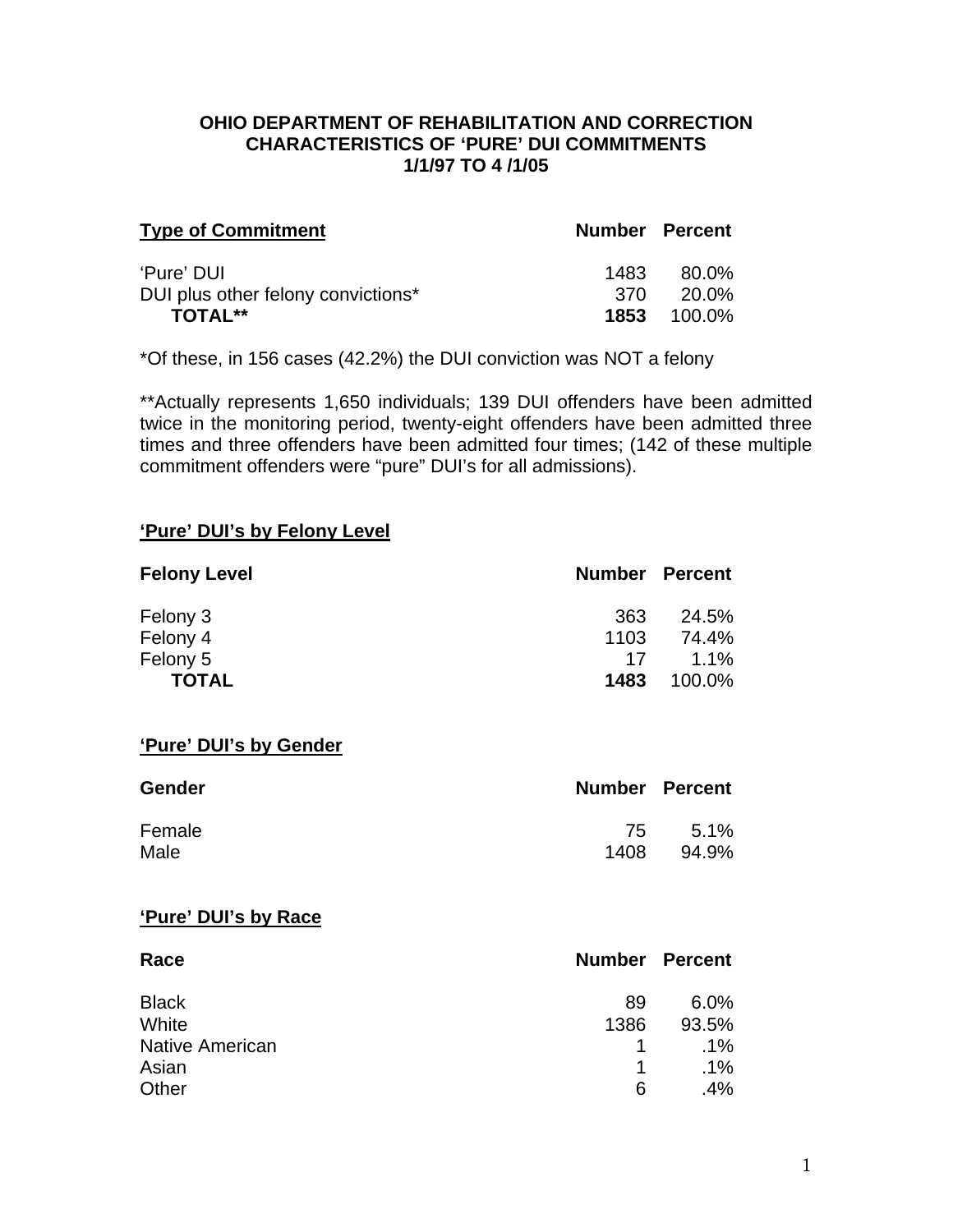# **'Pure' DUI's by Age at Commitment**

| <b>Age at Commitment</b> | <b>Number</b> | <b>Percent</b> |
|--------------------------|---------------|----------------|
| 25 and under             | 77            | 5.2%           |
| 26 to 30                 | 211           | 14.2%          |
| 31 to 35                 | 283           | 19.1%          |
| 36 to 40                 | 360           | 24.3%          |
| 41 to 45                 | 315           | 21.2%          |
| 46 to 50                 | 148           | 10.0%          |
| Over 50                  | 89            | 6.0%           |
|                          |               |                |

| Range = $19$ to $77$ | Median = $38$ |
|----------------------|---------------|
| Mean $= 38.0$        | Mode $= 38$   |

# **'Pure' DUI'S by Security Classification**

| <b>Security Level</b>                | <b>Number Percent</b> |        |
|--------------------------------------|-----------------------|--------|
| Level 1-A                            | .91                   | 6.1%   |
| Level 1-B                            | 1101                  | 74.2%  |
| Level 2                              | 164                   | 11.1%  |
| Level 3*                             | 126                   | 8.5%   |
| Level 4-B                            |                       | $.1\%$ |
| *Includes inmates still in reception |                       |        |

# **'Pure' DUI's by County of Commitment**

| <b>County of Commitment</b> | <b>Number</b> | <b>Percent</b> |
|-----------------------------|---------------|----------------|
| Cuyahoga                    | 116           | 7.8%           |
| Summit                      | 110           | 7.4%           |
| <b>Stark</b>                | 100           | 6.7%           |
| Hamilton                    | 86            | 5.8%           |
| Franklin                    | 77            | 5.2%           |
| Lorain                      | 72            | 4.9%           |
| Clermont                    | 62            | 4.2%           |
| <b>Butler</b>               | 57            | 3.8%           |
| Lake                        | 43            | 2.9%           |
| Portage                     | 38            | 2.6%           |
| Warren                      | 34            | 2.3%           |
| <b>All Other Counties</b>   | 688           | 46.4%          |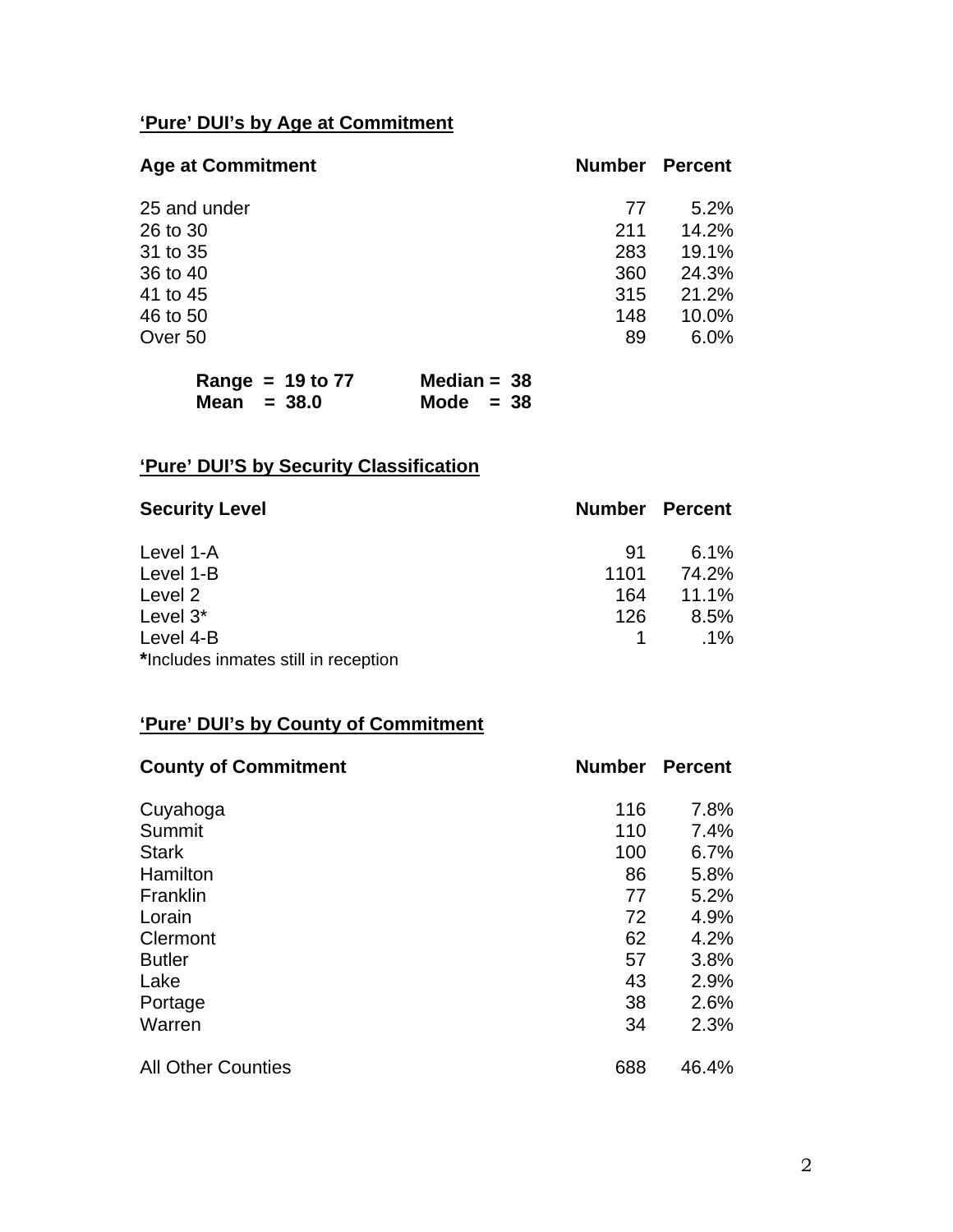## **'Pure' DUI's by Current Status**

| <b>Current Status</b>                  | <b>Number</b> | <b>Percent</b> |
|----------------------------------------|---------------|----------------|
| <b>Currently Incarcerated</b>          | 261           | 17.6%          |
| <b>Judicial Release</b>                | 238           | 16.0%          |
| <b>Released under PRC</b>              | 644           | 43.4%          |
| Released to Appeal Bond                | 5             | .3%            |
| <b>Furlough (Transitional Control)</b> | 47            | 3.2%           |
| <b>Vacated Sentence</b>                | 10            | $.7\%$         |
| <b>Court Order</b>                     | 10            | $.7\%$         |
| Death of Inmate                        |               | .5%            |
| Released at Expiration of Prison Term* | 259           | 17.5%          |

\*Released without post-release control; of the 295 releases in 2004 and 2005, 171 were expiration of prison term (58.0%), compared with 49 inmates released onto PRC (thirtythree of whom had successfully completed the IPP sentence reduction program).

### **'Pure' DUI's by Length of Sentence (in months)**

| <b>Length of Sentence</b>           |     | <b>Number Percent</b> |
|-------------------------------------|-----|-----------------------|
| Two Months (mandatory sentence)     | 32  | $2.2\%$               |
| Three to Six months                 | 202 | 13.6%                 |
| Seven to Eleven months              | 161 | 10.9%                 |
| Twelve months                       | 411 | 27.7%                 |
| Thirteen to Seventeen months        | 154 | 10.4%                 |
| Eighteen months                     | 123 | 8.3%                  |
| Nineteen to Twenty-four Months      | 188 | 12.7%                 |
| <b>Twenty-five to Thirty Months</b> | 84  | 5.7%                  |
| Thirty-one to Thirty-five Months    | 0   |                       |
| Thirty-six months                   | 73  | 4.9%                  |
| Forty-eight to Fifty-nine Months    | 37  | 2.5%                  |
| <b>Sixty Months</b>                 | 18  | 1.2%                  |
| $M - 1 -$<br>40 --------            |     |                       |

| Mode | $= 12$ months        |
|------|----------------------|
|      | Median $= 12$ months |

**Mean = 16.6 months**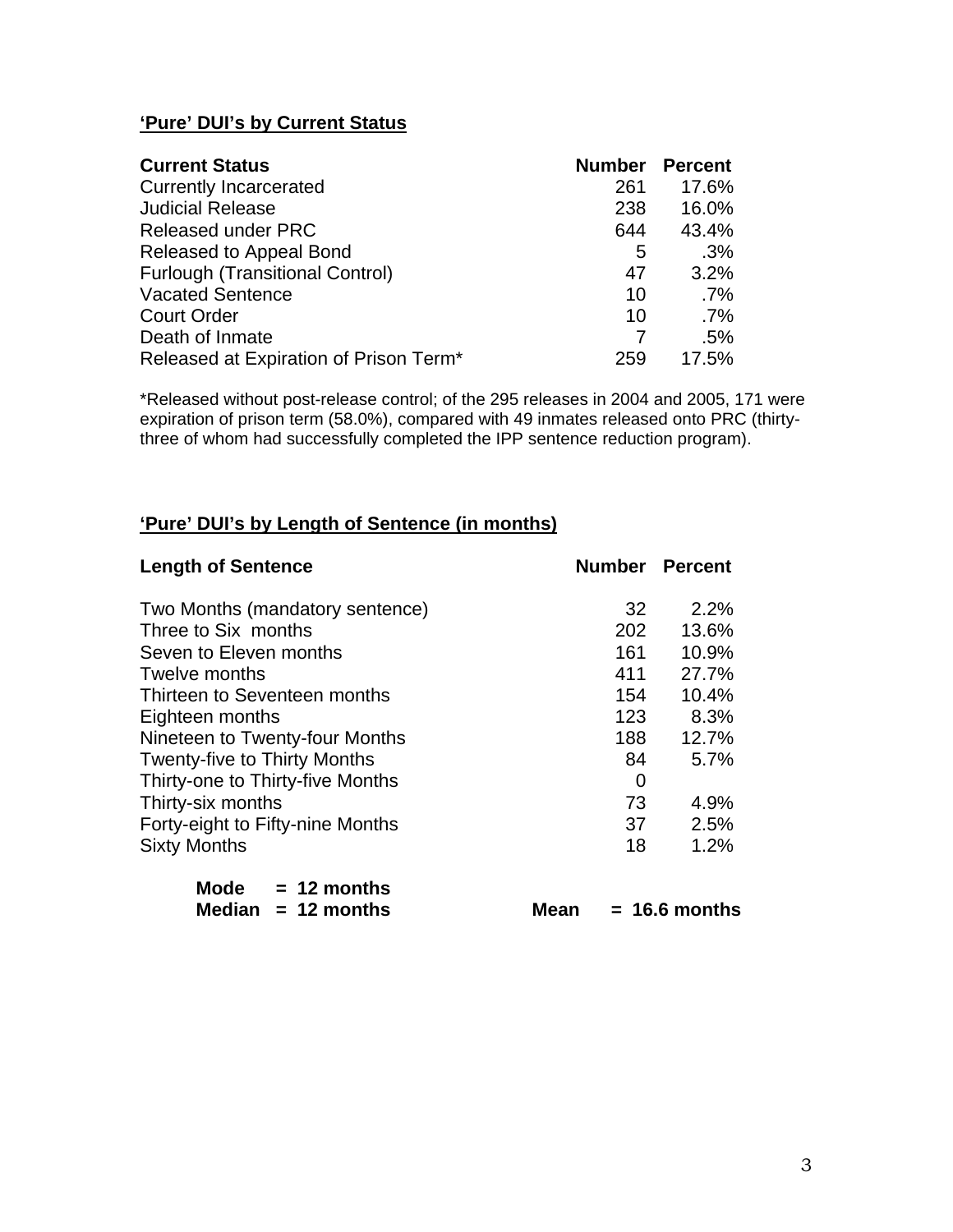# **'Pure' DUI's by Number of Prior Incarcerations**

| <b>Number of Prior Incarcerations</b> | Number Percent |              |
|---------------------------------------|----------------|--------------|
| None                                  | 875            | 59.0%        |
| One                                   | 337            | <b>22.7%</b> |
| Two                                   | 159            | $10.7\%$     |
| Three or more                         | 112            | 7.6%         |

## **'Pure' DUI's Currently Incarcerated by Parent Institution\* (4/1/05)**

|                                                    |                |                | # in   |
|----------------------------------------------------|----------------|----------------|--------|
| <b>Institution</b>                                 | <b>Number</b>  | <b>Percent</b> | Camp   |
| <b>Allen Correctional Institution</b>              | 7              | 2.7%           |        |
| <b>Belmont Correctional Institution</b>            | 6              | 2.3%           | 1      |
| <b>Chillicothe Correctional Institution</b>        | 16             | 6.1%           |        |
| <b>Corrections Reception Center</b>                | 16             | 6.1%           |        |
| <b>Franklin Pre-Release Center</b>                 | 1              | .4%            |        |
| <b>Grafton Correctional Institution</b>            | 5              | 1.9%           |        |
| <b>Hocking Correctional Institution</b>            | $\overline{2}$ | .8%            |        |
| <b>Lake Erie Correctional Institution</b>          | $\overline{7}$ | 2.7%           |        |
| <b>Lebanon Correctional Institution</b>            | 1              | .4%            | 1      |
| <b>London Correctional Institution</b>             | 9              | 3.5%           | 1      |
| <b>Lorain Correctional Institution</b>             | 19             | 7.3%           |        |
| <b>Madison Correctional Institution</b>            | 3              | 1.1%           |        |
| <b>Mansfield Correctional Institution</b>          | 1              | .4%            | 1      |
| <b>Marion Correctional Institution</b>             | 6              | 2.3%           |        |
| <b>Noble Correctional Institution</b>              | 8              | 3.1%           |        |
| <b>North Central Correctional Institution</b>      | 5              | 1.9%           |        |
| <b>North Coast Correctional Treatment Facility</b> | 101            | 38.7%          | $12**$ |
| <b>Northeast Pre-Release Center</b>                | 3              | 1.1%           |        |
| Ohio Reformatory for Women                         | 11             | 4.2%           | $1***$ |
| <b>Ohio State Penitentiary</b>                     | 1              | .4%            | 1      |
| <b>Pickaway Correctional Institution</b>           | 19             | 7.3%           |        |
| <b>Richland Correctional Institution</b>           | $\overline{7}$ | 2.7%           |        |
| <b>Ross Correctional Institution</b>               | 4              | 1.5%           | 3      |
| Southeastern Correctional Institution<br>$N = 261$ | 3              | 1.1%           |        |
| *Includes inmates out to court                     |                |                |        |
| **In DUI IPP program at NCCTF                      |                |                |        |

\*\*\*Camp Meridian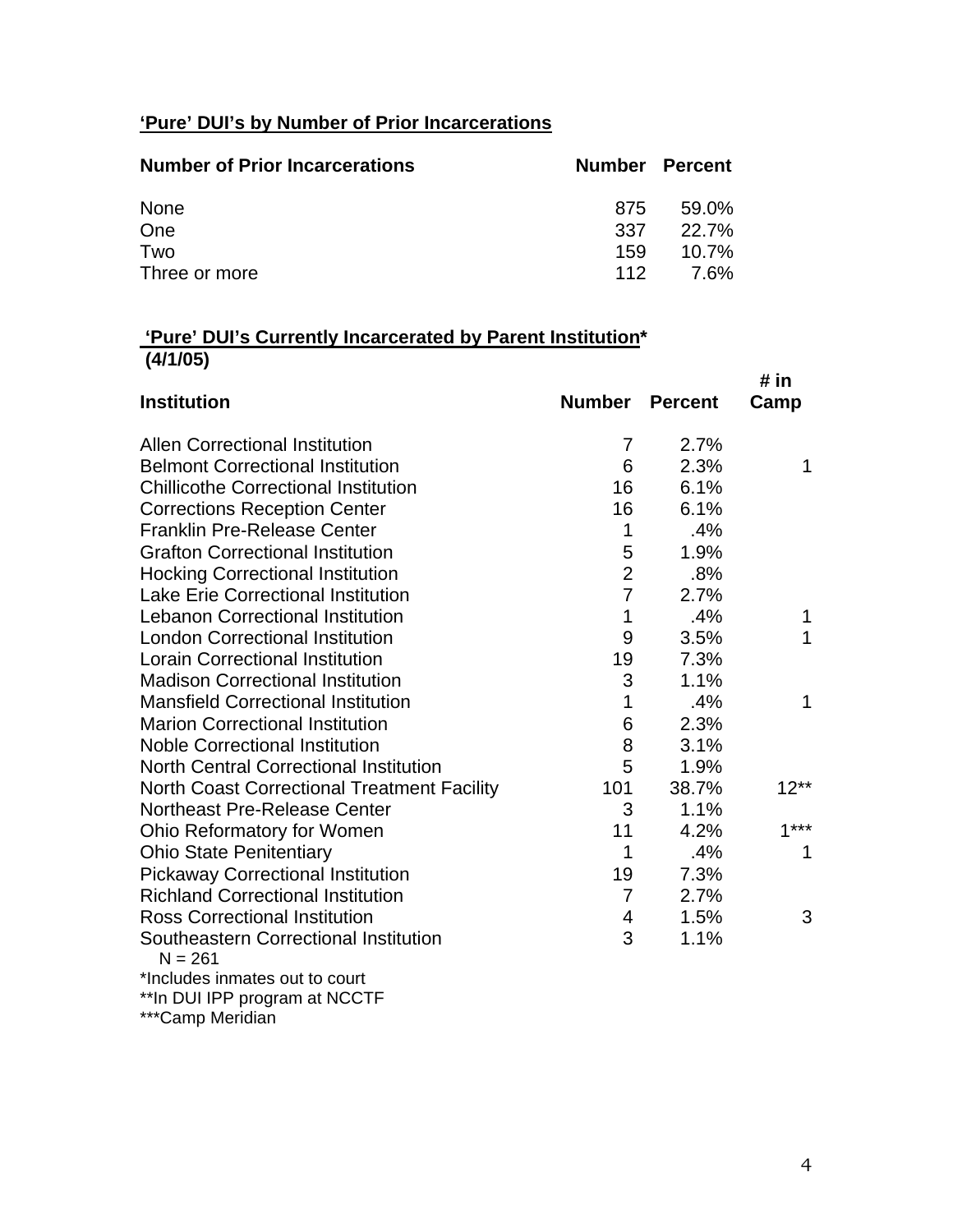## **'PURE' DUI OFFENDERS COMPARISON OF SELECTED RELEASE TYPES DEMOGRAPHICS AND TIME SERVED/TIME SAVED VARIABLES 4/1/05**

|                                                                                |                             |                       |                                              | <b>Release Types</b>    |                            |                              |                                                     |               |
|--------------------------------------------------------------------------------|-----------------------------|-----------------------|----------------------------------------------|-------------------------|----------------------------|------------------------------|-----------------------------------------------------|---------------|
| <b>Variables</b>                                                               | Post-<br>Release<br>Control |                       | IPP with<br>Post-<br>Release<br>Control      |                         | <b>Judicial</b><br>Release |                              | Expiration<br>of Sentence<br>with No<br>Supervision |               |
|                                                                                | $\%$ *<br>N                 |                       | $%^*$<br>$\mathsf{N}$                        |                         | $%$ *<br>N                 |                              | N                                                   | $\frac{9}{6}$ |
| <b>TOTAL</b>                                                                   | 416                         |                       | 224                                          |                         | 238                        |                              | 259                                                 |               |
| Race:<br>White<br>African-American<br><b>Native American</b><br>Asian<br>Other | 394<br>20<br>$\overline{2}$ | 94.7<br>4.8<br>$.5\,$ | 214<br>$\overline{7}$<br>1<br>$\overline{2}$ | 95.5<br>3.1<br>.4<br>.9 | 222<br>15<br>1             | 93.3<br>6.3<br>$\mathbf{.4}$ | 241<br>18                                           | 93.1<br>6.9   |
| Gender:<br>Male<br>Female                                                      | 402<br>14                   | 96.6<br>3.4           | 224                                          | 100.0                   | 214<br>24                  | 89.9<br>10.1                 | 244<br>15                                           | 94.2<br>5.8   |
| Age:<br>Mean<br>Median<br>Mode                                                 | 37.6<br>37.0<br>36.0        |                       | 38.0<br>39.0<br>40.0                         |                         | 37.0<br>37.0<br>38.0       |                              | 38.0<br>38.0<br>40.0***                             |               |
| <b>Commitment County:</b><br>Major Urban**<br><b>All Others</b>                | 190<br>226                  | 45.7<br>54.3          | 74<br>150                                    | 34.0<br>67.0            | 72<br>166                  | 30.3<br>69.7                 | 101<br>158                                          | 39.0<br>61.0  |

\*Column totals = 100%

\*\*Cuyahoga, Franklin, Hamilton, Lucas, Montgomery, Stark and Summit

\*\*\*Multiple modes; lowest value is shown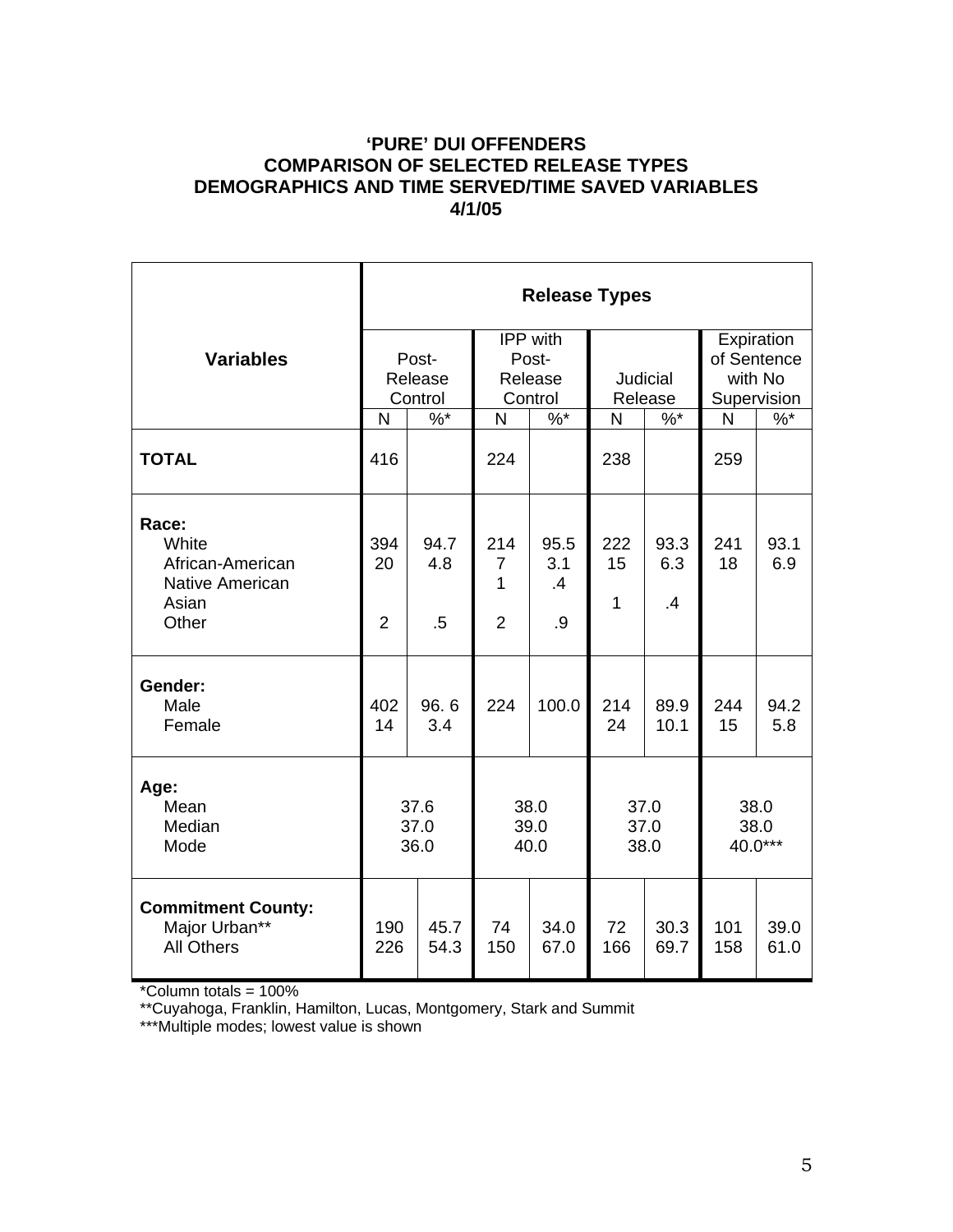|                                                                                       | <b>Release Types</b>   |                              |                                   |                                               |                       |                            |                       |                             |  |
|---------------------------------------------------------------------------------------|------------------------|------------------------------|-----------------------------------|-----------------------------------------------|-----------------------|----------------------------|-----------------------|-----------------------------|--|
|                                                                                       |                        |                              |                                   | IPP with                                      |                       |                            | Expiration of         |                             |  |
| <b>Variables</b>                                                                      | Post-                  |                              | Post-                             |                                               |                       |                            | Sentence              |                             |  |
|                                                                                       |                        | Release                      |                                   | Release                                       |                       | Judicial                   |                       | (with No                    |  |
|                                                                                       | Control                |                              | Control                           |                                               | Release               |                            |                       | Supervision)                |  |
|                                                                                       | N                      | $%^*$                        | N                                 | $%^*$                                         | N<br>$%^*$            |                            | N                     | $%^*$                       |  |
| <b>Sentence Length</b><br>(Months):<br>Mean<br>Median                                 |                        | 11.2<br>12.0                 |                                   | 18.6<br>15.0                                  | 18.2<br>16.5          |                            | 13.7<br>12.0          |                             |  |
| Mode                                                                                  | 12.0                   |                              | 12.0                              |                                               | 12.0                  |                            | 12.0                  |                             |  |
| <b>Number of Priors:</b><br>None<br>One<br>Two<br>Three or More                       | 226<br>101<br>43<br>46 | 54.3<br>24.3<br>10.3<br>11.1 | 148<br>57<br>15<br>$\overline{4}$ | 66.1<br>25.4<br>6.7<br>1.8                    | 163<br>40<br>20<br>15 | 68.5<br>16.8<br>8.4<br>6.3 | 155<br>61<br>28<br>15 | 59.8<br>23.6<br>10.8<br>5.8 |  |
| <b>Time Served (Months):</b>                                                          |                        |                              |                                   |                                               |                       |                            |                       |                             |  |
| Mean<br>Median<br>Mode                                                                | 8.7<br>7.8<br>$4.6**$  |                              | 5.8<br>5.1<br>4.8                 |                                               | 5.2<br>3.5<br>$2.3**$ |                            | 10.5<br>8.4<br>5.3    |                             |  |
| <b>Time Saved Through</b><br><b>Early Release (Months):</b><br>Mean<br>Median<br>Mode |                        | N/A                          |                                   | 12.4<br>11.7<br>10.0<br>7.6<br>$6.7**$<br>9.2 |                       | N/A                        |                       |                             |  |

\*Column totals = 100%

\*\*Multiple modes; lowest value is shown